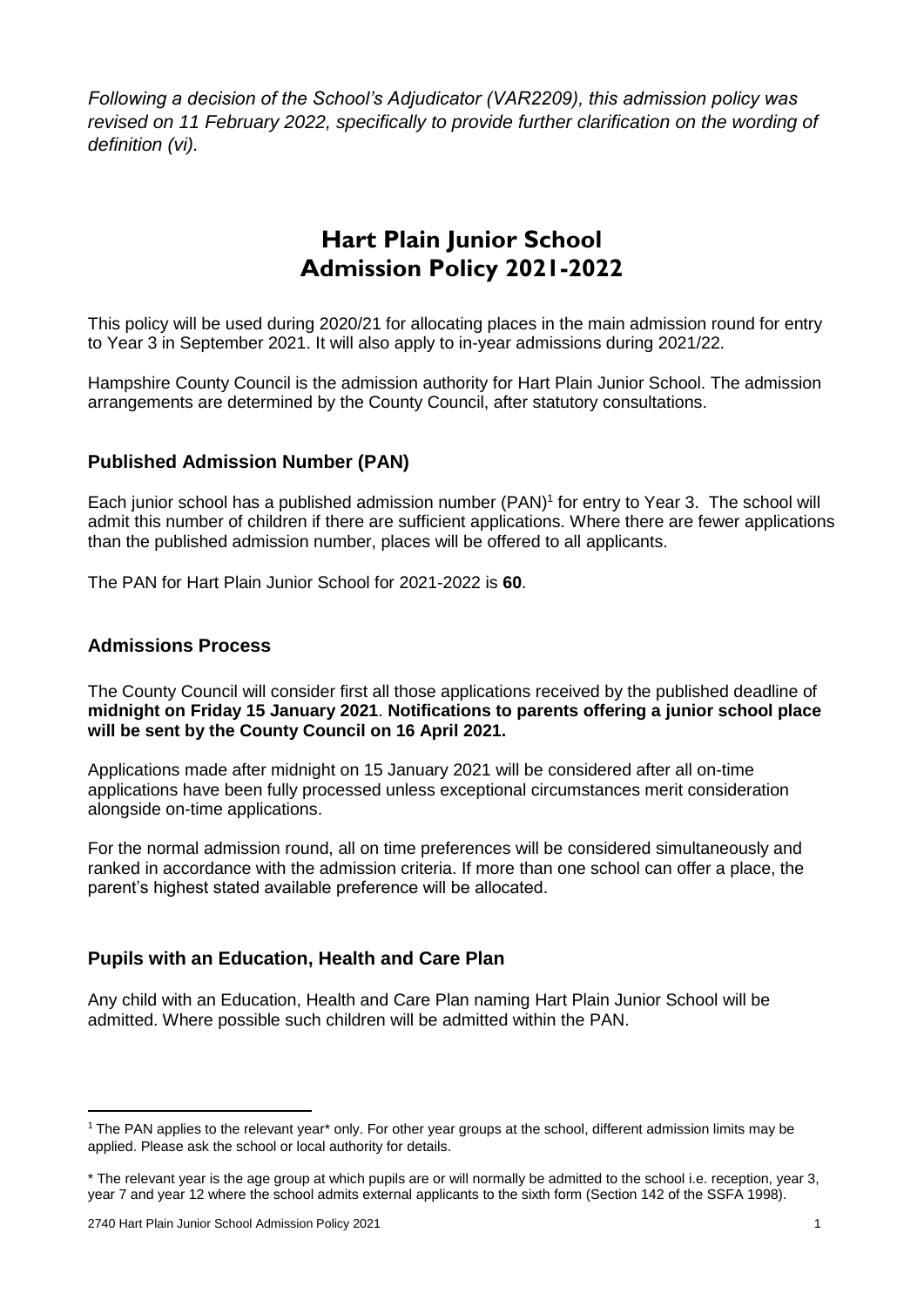## **Oversubscription criteria**

When the school is oversubscribed, after the admission of pupils with an Education, Health and Care plan naming the school, priority for admission will be given to children in the following order:

1. Looked after children or children who were previously looked after *(see definition i)*.

2. (For applications in the normal admission round only) Children or families with an exceptional medical and/or social need *(see definition ii)*. Supporting evidence from a professional is required such as a doctor and/or consultant for medical needs or a social worker, health visitor, housing officer, the police or probation officer for social needs. This evidence must confirm the child or family's medical or social need and why that need(s) makes it essential that the child attends Hart Plain Junior School rather than any other. If evidence is not submitted by the application deadline, the medical and/or social need cannot be considered.

3. Children of staff *(see definition iii)* who have, (1) been employed at Hart Plain Junior School for two or more years at the time at which the application for admission to the school is made, or (2) have been recruited to fill a vacant post for which there is a demonstrable skill shortage.

4. Children living **in** the catchment area *(see definition iv)* of Hart Plain Junior School who at the time of application have a sibling *(see definition v)* on the roll of Hart Plain Junior School or the linked infant school, Hart Plain Infant School, who will still be on roll at the time of admission. [See criterion 7 for additional children who may be considered under this criterion.]

5. Children living **out** of the catchment who were allocated a place at Hart Plain Infant School in the normal admission round in a previous year because the child was displaced *(see definition vi)*  from the catchment school for their address, and they remain living in the catchment area.

6. Other children living **in** the catchment area of Hart Plain Junior School.

7. Children living **out** of the catchment area who at the time of application have a sibling *(see definition v)* on the roll of Hart Plain Junior School or the linked infant school, Hart Plain Infant School, who will still be on roll at the time of admission. [Where a sibling was allocated a place at Hart Plain Junior School or Hart Plain Infant School in the normal admission round in a previous year because the child was displaced *(see definition vi)* from the catchment school for their address, the application will be considered under criterion 4, above, subject to the siblings still living in the catchment area for the school from which they were displaced. In future normal admissions rounds a younger sibling will be considered to have been displaced where they were allocated a place at Hart Plain Junior School or Hart Plain Infant School under this criterion as a consequence of their elder sibling's displacement and are still living in the catchment area for the school from which they were displaced].

8. Children living **out** of the catchment area who at the time of application are on the roll of the linked infant school, Hart Plain Infant School.

9. Other children.

#### *Definitions*

(i) Looked after children are defined as those who are (a) in the care of a local authority, or (b) being provided with accommodation by a local authority in the exercise of their social services functions (see the definition in section 22(1) of the Children Act 1989). Previously looked after children are those who were looked after but immediately after being looked after became subject to an adoption order, child arrangements order, or special guardianship order. An adoption order is an order under section 46 of the Adoption and Children Act 2002 or section 12 of the Adoption Act 1976. Child arrangements orders are defined in section 8 of the Children Act 1989, as amended by section 12 of the Children and Families Act 2014. Child arrangements orders replace residence orders and any residence order in force prior to 22 April 2014 is deemed to be a child arrangements order. Section 14A of the Children Act 1989 defines a 'special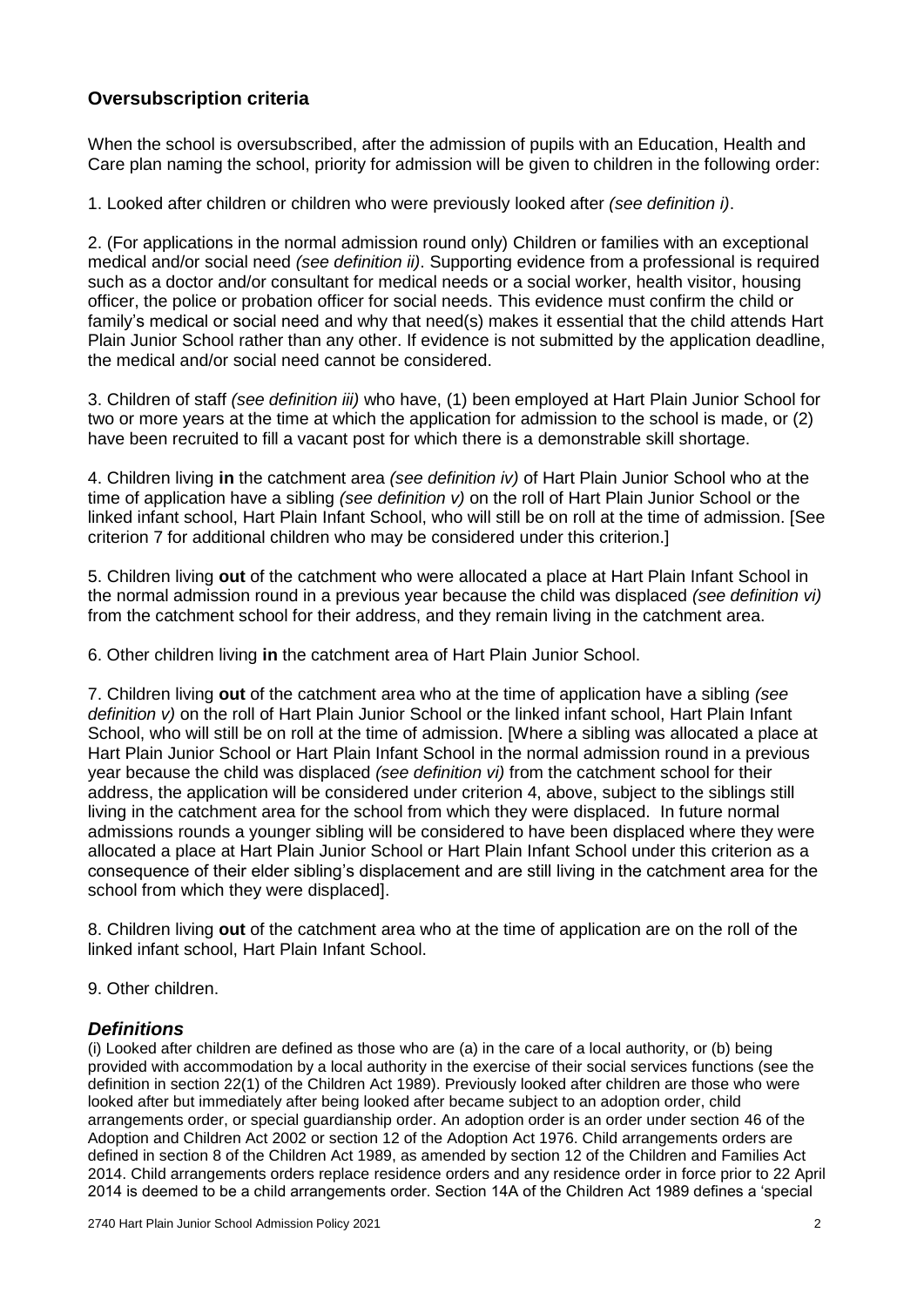guardianship order' as an order appointing one or more individuals to be a child's special guardian (or special guardians). Previously looked after children also includes those who appear (to the admission authority) to have been in state care outside of England and ceased to be in state care as a result of being adopted. A child is regarded as having been in state care outside of England if they were in the care of or were accommodated by a public authority, a religious organisation, or any other provider of care whose sole or main purpose is to benefit society.

(ii) Applicants will only be considered under this criterion if on the application form (online or paper) they have ticked the appropriate box explicitly indicating that they wish for their application to be considered under medical / social need. 'Medical need' does not include mild medical conditions, such as asthma or allergies. 'Social need' does not include a parent's wish that a child attends the school because of a child's aptitude or ability or because their friends attend the school or because of routine childminding arrangements. Priority will be given to those children whose evidence establishes that they have a demonstrable and significant need to attend a particular school. Equally this priority will apply to children whose evidence establishes that a family member's physical or mental health or social needs mean that they have a demonstrable and significant need to attend a particular school. Evidence must confirm the circumstances of the case and must set out why the child should attend a particular school and why no other school could meet the child's needs. Providing evidence does not guarantee that a child will be given priority at a particular school and in each case a decision will be made based on the merits of the case and whether the evidence demonstrates that a placement should be made at one particular school above any other.

(iii) 'Staff' includes all those on the payroll of the school who (specific to clause (1)) have been an employee continuously for two years at the time of application. 'Children of staff' refers to situations where the staff member is the natural parent, the legal guardian or a resident step parent.

(iv) A map of the school's catchment area can be viewed on the school's details page on the Hampshire County Council website [www.hants.gov.uk/educationandlearning/findaschool.](http://www.hants.gov.uk/educationandlearning/findaschool)

(v) 'Sibling' refers to brother or sister, half brother or half sister, adoptive brother or adoptive sister, foster brother or foster sister, step brother or step sister living as one family unit at the same address. It will also be applied to situations where a full, half or adopted brother or sister are living at separate addresses. Criteria 4 and 7 include children who at the time of application have a sibling for whom the offer of a place at Hart Plain Junior School or the linked infant school, Hart Plain Infant School, has been accepted, even if the sibling is not yet attending.

(vi) 'Displaced' refers to a child who was refused a place at the catchment school in the normal admissions round having named it in the application and was not offered a higher named preference school. To identify the child's catchment school please use [https://maps.hants.gov.uk/SchoolCatchmentAreaFinder.](https://maps.hants.gov.uk/SchoolCatchmentAreaFinder/) Note that some addresses are in catchment for more than one school and in this case, 'displaced' refers to a child who was refused a place at any of their catchment schools.

#### **Tie-breaker**

If the school is oversubscribed from within any of the above categories, straight line distance will be used to prioritise applications; applicants living nearer the school have priority. Distances will be measured from the Ordnance Survey home address point to the school address point using Hampshire County Council's Geographic Information Systems (GIS). Distances to multiple dwellings will give priority to the ground floor over the first floor and so on. On individual floors, distances will be measured to the stairs leading to the communal entrance. Where two or more applicants are equidistant, random allocation will be used to allocate the place. An explanation of the random allocation procedure is available on the County website. This method of prioritising admissions will also apply to any 'school specific' criterion unless otherwise stated in the school's brochure.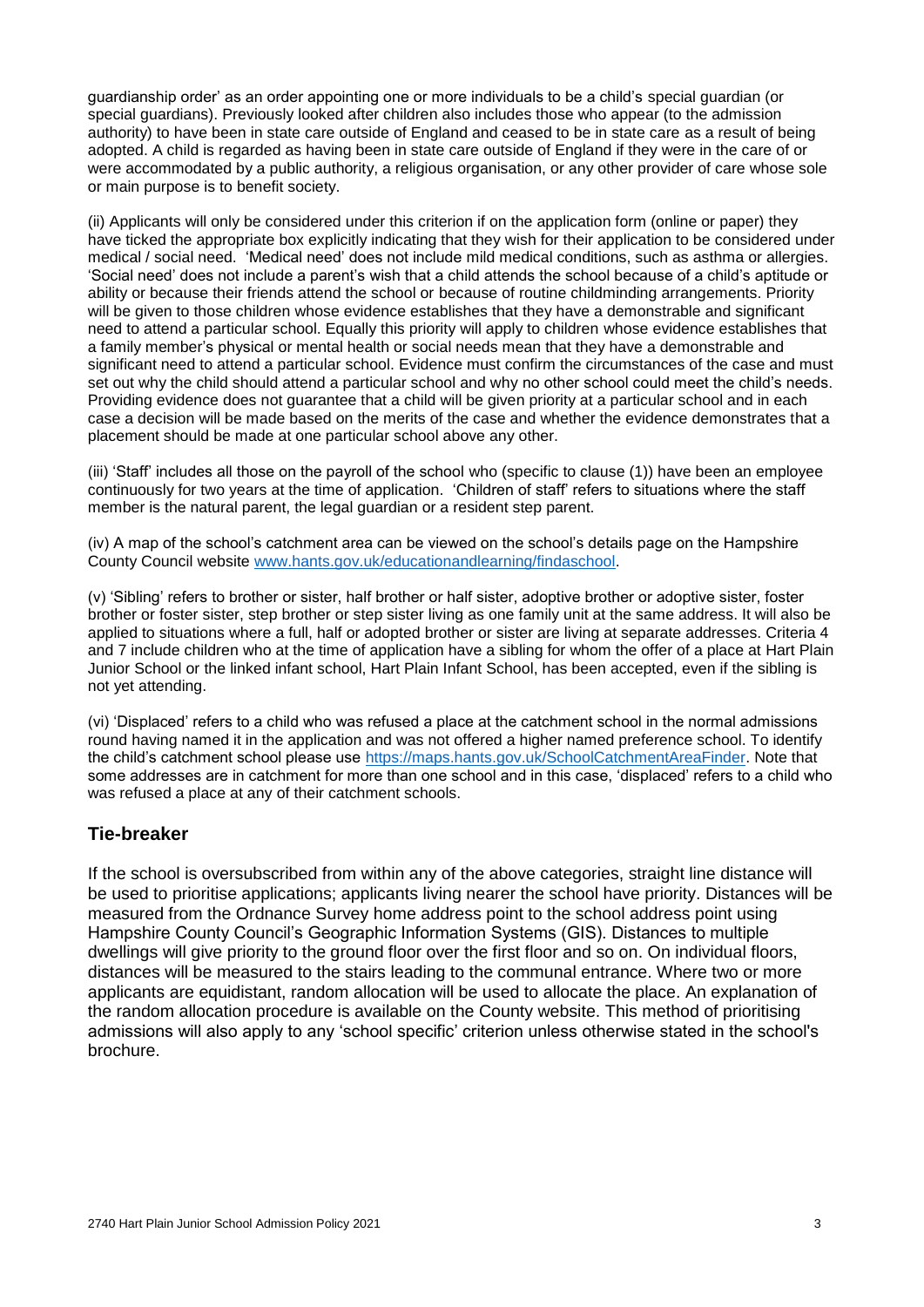## **Additional Information**

#### **Permanent Residence**

The child's permanent residence is where they live, normally including weekends and during school holidays as well as during the week, and should be used for the application. The permanent address of children who spend part of their week with one parent and part with the other, at different addresses, will be the address at which they spend most of their time.

#### **Multiple births**

Where a twin or child from a multiple birth is offered the last place available within the PAN, any further twin or child of the same multiple birth will also be offered a place , if the parents so wish, even though this may raise the number in the year group above the school's PAN.

#### **Fair Access placements by the local authority**

Outside the normal admission round, it may sometimes be necessary for a pupil to be placed by the local authority, or a local placement panel acting on behalf of the authority, in a particular school even if there is a waiting list for admission. Such placements will be made in accordance with Hampshire County Council's Fair Access Protocol. The Protocol is based on legislation and government guidance.

#### **Waiting lists**

Waiting lists will be established for each year group where more applications are received than places available. For main round admissions to Year 3, the waiting list will be maintained centrally by the local authority until 31 August 2021. At all other times, and for other year groups, waiting lists will be operated by schools on behalf of the local authority.

Any places that become available will be offered to the child at the top of the list at that time. The waiting list is ordered according to the criteria of the admission policy with no account being taken of the length of time on the waiting list or any priority order expressed as part of the main admission round. Fair Access admissions and school closure arrangements will take priority over the waiting list.

The waiting list will be reviewed and revised –

- each time a child is added to, or removed from, the waiting list;
- when a child's changed circumstances affect their priority;

For entry to Year 3, the waiting list will remain open until 31 August 2022, at which point all names will be removed. For all other year groups, waiting lists will remain open until 31 August of each year. Parents who want their child to be considered for a place at the school in the following school year must submit a new in-year application in the August preceding the new school year. Schools will send a decision letter within the first 10 days of the new term.

### **Admission of children outside their normal age group**

Parents may request that their child is admitted outside their normal age group. To do so, parents should include a request with their application, specifying why admission outside the normal age group is being requested and which year group they wish their child to be admitted. Decisions will be made based on the circumstances of the case and in the best interests of the child.

#### **School Closures**

In the event of a school closure, pupils from the closing school may be given priority for any school nominated as the receiving school. Specific arrangements will be determined by the Local Authority in accordance with the School Admissions Code and will be published at the time for the specific schools affected.